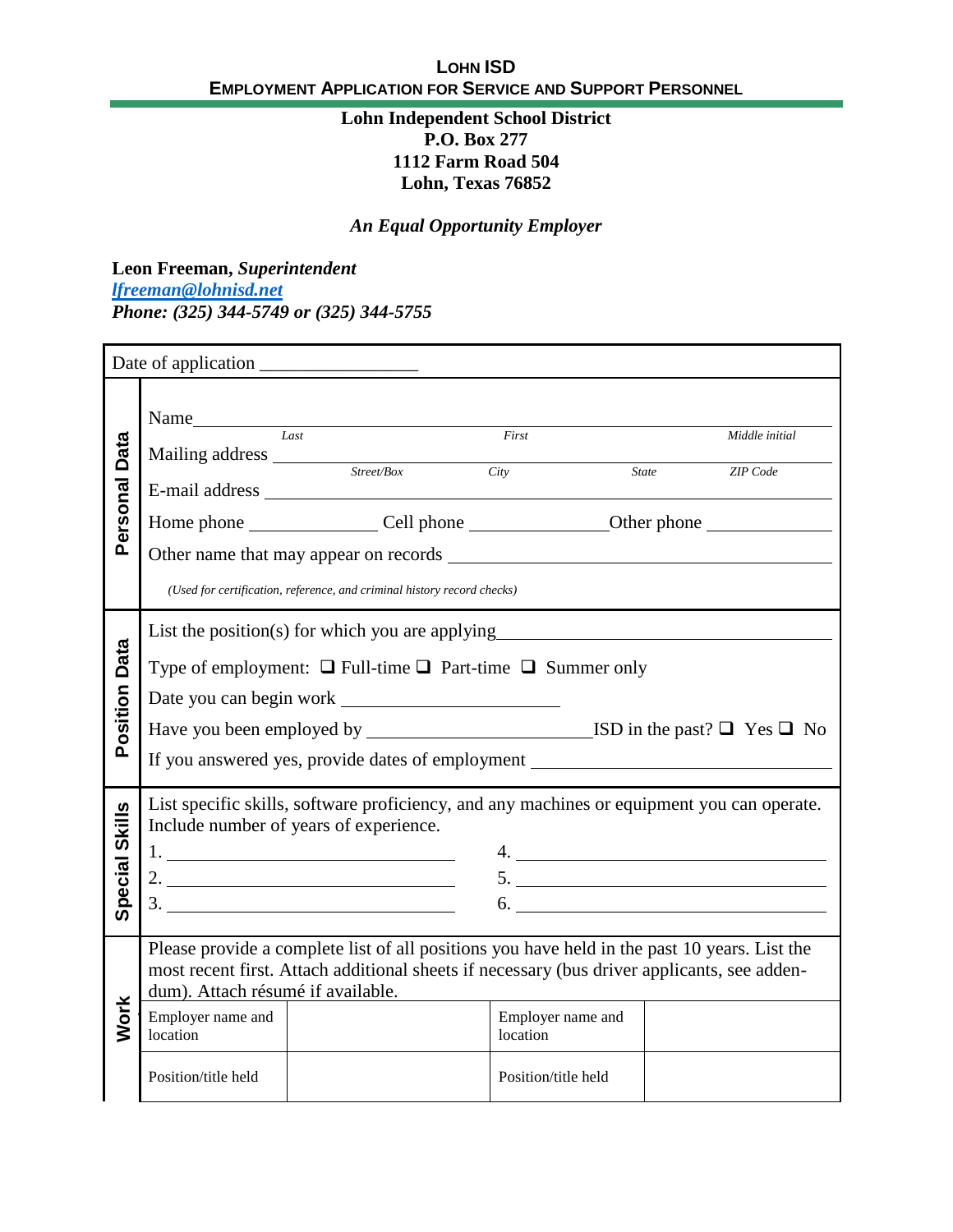|  | Dates employed                 |  | Dates employed                 |  |
|--|--------------------------------|--|--------------------------------|--|
|  | Supervisor's name<br>and phone |  | Supervisor's name<br>and phone |  |
|  | Reason for leaving             |  | Reason for leaving             |  |

|                 | Employer name and<br>location                                                     |                                                                              |  | Employer name and<br>location |                                |                                                     |  |                                     |
|-----------------|-----------------------------------------------------------------------------------|------------------------------------------------------------------------------|--|-------------------------------|--------------------------------|-----------------------------------------------------|--|-------------------------------------|
| Work Experience | Position/title held                                                               |                                                                              |  |                               | Position/title held            |                                                     |  |                                     |
|                 | Dates employed                                                                    |                                                                              |  |                               | Dates employed                 |                                                     |  |                                     |
|                 | Supervisor's name<br>and phone                                                    |                                                                              |  |                               | Supervisor's name<br>and phone |                                                     |  |                                     |
|                 | Reason for leaving                                                                |                                                                              |  |                               | Reason for leaving             |                                                     |  |                                     |
|                 |                                                                                   | Please list references the district can contact regarding your work history. |  |                               |                                |                                                     |  |                                     |
|                 | Full name of<br>reference                                                         | School district/<br>firm name                                                |  | Mailing<br>address            |                                | Position/title                                      |  | Area code/<br>phone number          |
|                 |                                                                                   |                                                                              |  |                               |                                |                                                     |  |                                     |
| References      |                                                                                   |                                                                              |  |                               |                                |                                                     |  |                                     |
|                 |                                                                                   |                                                                              |  |                               |                                |                                                     |  |                                     |
|                 |                                                                                   |                                                                              |  |                               |                                |                                                     |  |                                     |
|                 | List the highest level of education attained: ___________________________________ |                                                                              |  |                               |                                |                                                     |  |                                     |
|                 |                                                                                   |                                                                              |  |                               |                                |                                                     |  |                                     |
|                 |                                                                                   |                                                                              |  |                               |                                |                                                     |  |                                     |
| cation/Training | Name and location of<br>schools attended                                          | Course of study<br>and major/minor                                           |  |                               |                                | Diploma, degree, certificate,<br>or license granted |  | Year<br>graduated<br>(College only) |
| 品               |                                                                                   |                                                                              |  |                               |                                |                                                     |  |                                     |
|                 |                                                                                   |                                                                              |  |                               |                                |                                                     |  |                                     |
|                 |                                                                                   |                                                                              |  |                               |                                |                                                     |  |                                     |
|                 |                                                                                   |                                                                              |  |                               |                                |                                                     |  |                                     |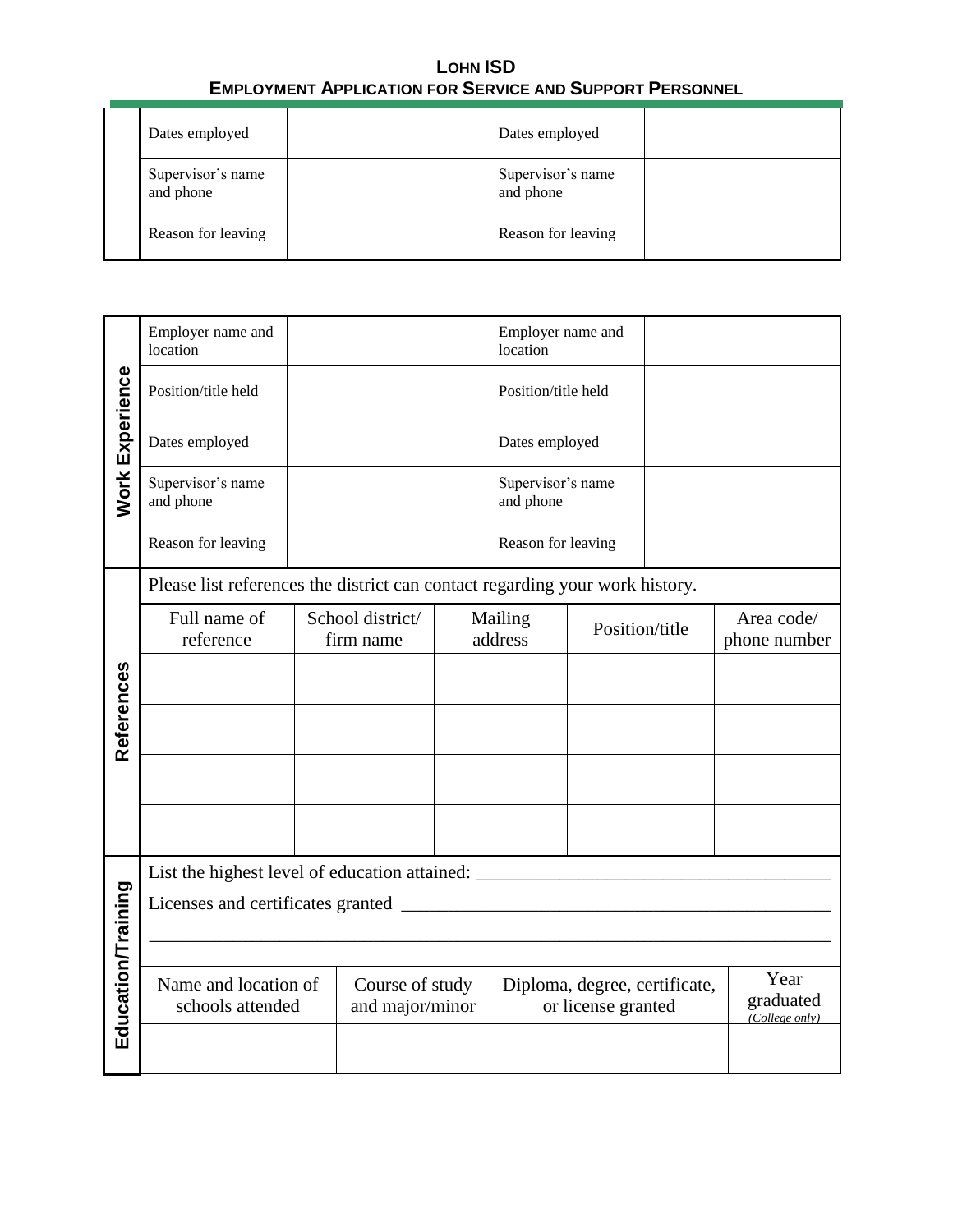|                     | Do you have a relative who serves on the Board of Education or is an employee of<br>$\mathbf{ISD}$ ?                                                                                                                                                                                                                         |
|---------------------|------------------------------------------------------------------------------------------------------------------------------------------------------------------------------------------------------------------------------------------------------------------------------------------------------------------------------|
|                     | $\Box$ Yes $\Box$ No If yes, please provide the relative's name and relationship: $\Box$                                                                                                                                                                                                                                     |
| General Information | Have you ever been convicted of, pled guilty or no contest (nolo contendre) to, or received<br>probation, suspension, or deferred adjudication for a felony or any offense involving moral<br>turpitude (including, but not limited to, theft, rape, murder, swindling, and indecency with<br>a minor)? $\Box$ Yes $\Box$ No |
|                     | If yes, please state where, when, and the nature of the offense                                                                                                                                                                                                                                                              |
|                     | and the control of the control of the control of the control of the control of the control of the control of the                                                                                                                                                                                                             |
|                     | (A felony conviction is not an automatic bar to employment. The district will consider the nature, date, and relationship<br>between the offense and the position for which you are applying.)                                                                                                                               |
|                     |                                                                                                                                                                                                                                                                                                                              |
|                     |                                                                                                                                                                                                                                                                                                                              |
|                     |                                                                                                                                                                                                                                                                                                                              |
|                     |                                                                                                                                                                                                                                                                                                                              |
|                     |                                                                                                                                                                                                                                                                                                                              |
|                     |                                                                                                                                                                                                                                                                                                                              |
|                     |                                                                                                                                                                                                                                                                                                                              |
|                     |                                                                                                                                                                                                                                                                                                                              |
|                     |                                                                                                                                                                                                                                                                                                                              |
|                     |                                                                                                                                                                                                                                                                                                                              |